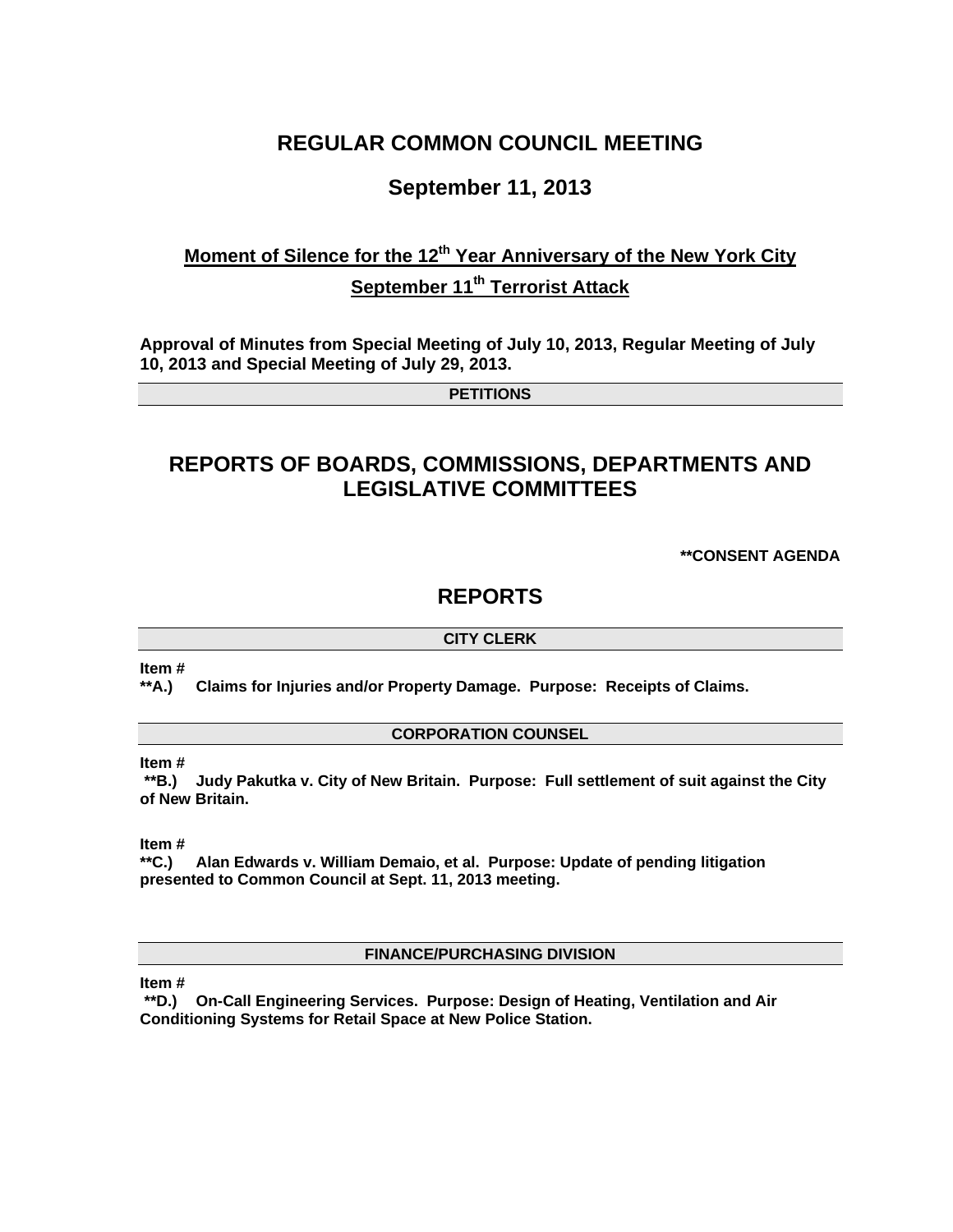#### **Item #**

 **\*\*E.) Sole Source. Purpose: Drive-By-Data Collector for Public Works Department, Utilities Division.** 

#### **Item #**

 **\*\*F.) Emergency Purchase Order. Purpose: Boarding of 266 Arch Street.** 

#### **Item #**

 **\*\*G.) Emergency Purchase Order. Purpose: Installation of Stop Line System into Water Main on Corbin Avenue requested by Public Works Department, Utilities Department.** 

#### **Item #**

 **\*\*H.) Emergency Purchase Order. Purpose: Public Safety Telecommunications Department request for Pilot Improvements to Alerting System in Fire Headquarters, Station #1.** 

#### **Item #**

 **\*\*I.) Cooperative Purchasing. Purpose: Copier Lease for New Britain Senior Center.** 

#### **Item #**

 **\*\*J.) Cooperative Purchasing. Purpose: New Jeep Patriot for New Britain Health Department, Building Division.** 

#### **Item #**

 **\*\*K.) Public Bid No. 3742. Purpose: New Sedan for Health Department, Building Division.** 

#### **Item #**

 **\*\*L.) Public Bid No. 3716. Purpose: Way-Finding and Interpretive Signage Program of City Streets for Public Works Department.** 

### **Items Back From Committee**

#### **COMMITTEE ON ADMINISTRATION, FINANCE AND LAW**

#### **Item #**

**\*\*M.) Claims Sub-Committee. Purpose: Settlement of Claims.** 

#### **COMMITTEE ON PLANNING, ZONING AND HOUSING**

**Item #32190-4** 

 **\*\*N.) Sale of portion Real Property. Purpose: 10 Franklin Square to New Britain Avenue Land, LLC.**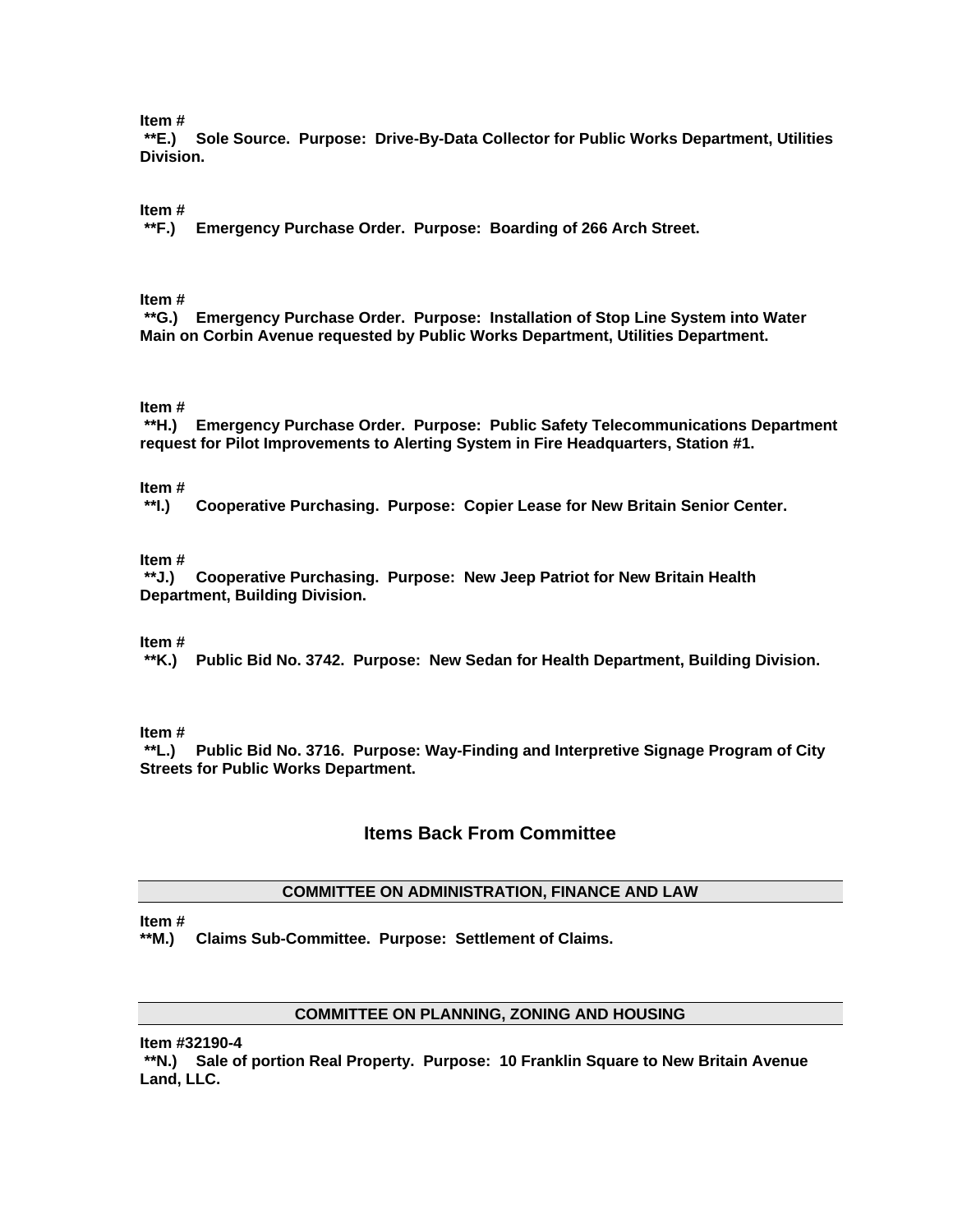#### **LICENSE COMMITTEE**

#### **Item #32423-1**

 **\*\*O.) Josaphat Ukrainian Catholic Church. Purpose: New Britain Ukrainian Festival License for September 14, 2013.**

**Item #32436-1** 

 **\*\*P.) Willow Street Festival. Purpose: License be issued to Friends of Willow Street Park for September 14, 2013.** 

### **Resolutions Back From Committee**

#### **Item #32190**

**1.) Sale of a portion of Real Property. Purpose: 10 Franklin Square to New Britain Avenue Land, LLC. M. Trueworthy** 

### **NEW RESOLUTIONS**

#### **Item #**

**2.) Budget Transfer and Appropriation – Police Dept. Purpose: Expanded Driving Under the Influence Enforcement Program grant. S. Bielinski, R. Centeno, C. Carlozzi, Jr., L. Hermanowski, W. Pabon, E. Sanchez** 

#### **Item #**

**3.) Budget Amendment – Police Department. Purpose: Federal/State of Connecticut drug asset forfeiture program. S. Bielinski, C. Carlozzi, Jr., R. Centeno, L. Hermanowski, W. Pabon, E. Sanchez** 

#### **Item #**

**4.) Accept and appropriate funding from State of Conn. within City's Health Per Capita special revenue fund account structure. Purpose: Public health purposes. A. Platosz, D. DeFronzo** 

#### **Item #**

**5.) Agreement with Cott Systems – Town and City Clerk's Office. Purpose: Renewal of End User License and Software Assurance. C. Carlozzi, Jr.** 

#### **Item #**

**6.) Grant Easement to Connecticut Light and Power Company. Purpose: Solar Power Purchase Agreement. M. Trueworthy**